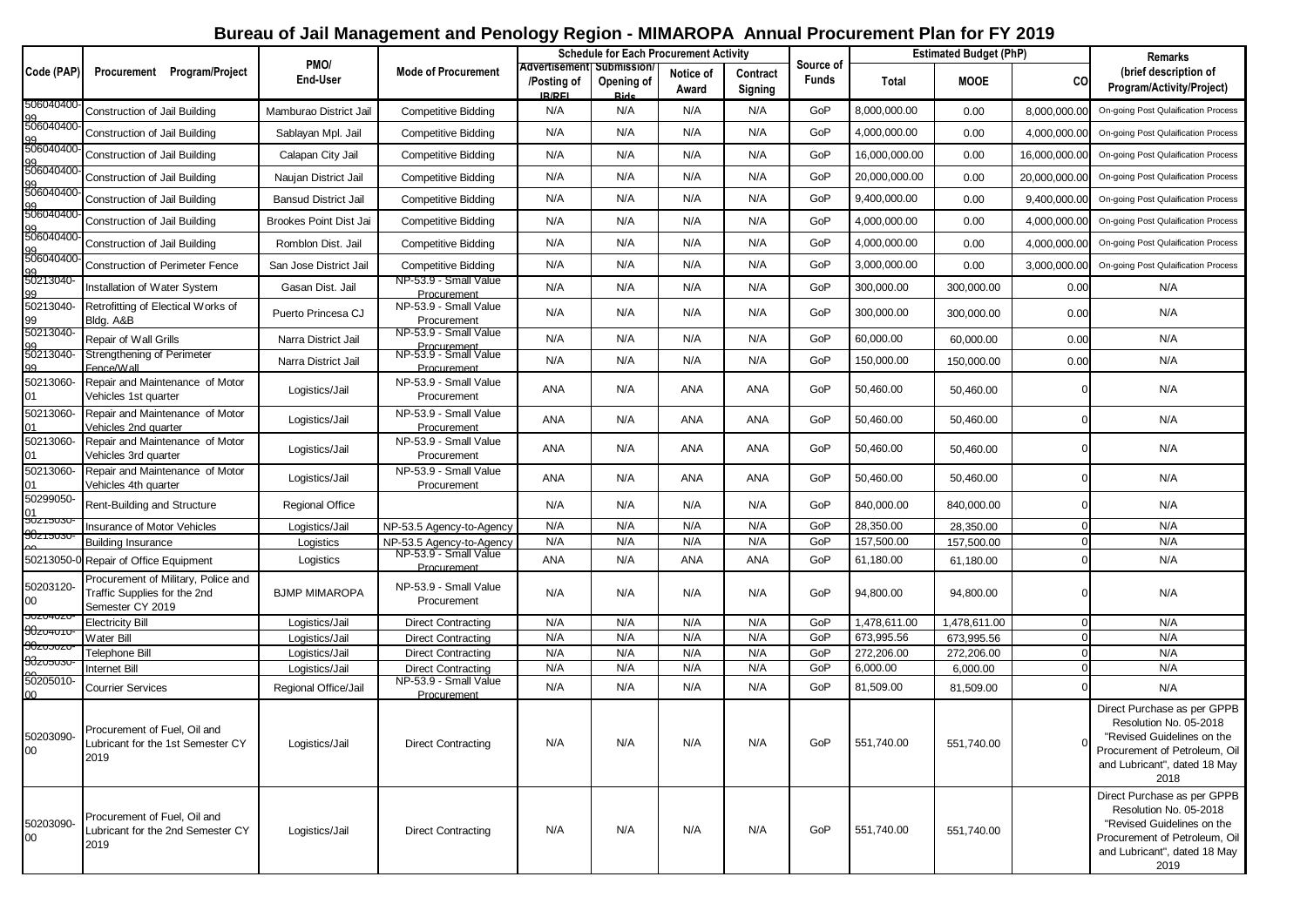| 50299020-<br>00     | Printing of Newsletter 1st<br>Quarter/Carpeta                                                                                           | CRS/IWD                                       | Small Value Procurement              | N/A                      | N/A        | N/A        | N/A        |     | 22,284.00    | 22,284.00    |   | N/A |
|---------------------|-----------------------------------------------------------------------------------------------------------------------------------------|-----------------------------------------------|--------------------------------------|--------------------------|------------|------------|------------|-----|--------------|--------------|---|-----|
| 50299020-<br>00     | Printing of Newsletter 2nd<br>Quarter/Carpeta                                                                                           | CRS/IWD                                       | Small Value Procurement              | N/A                      | N/A        | N/A        | N/A        |     | 22,284.00    | 22,284.00    |   | N/A |
| 50299020-<br>00     | Printing of Newsletter 3rd<br>Quarter/Carpeta                                                                                           | CRS/IWD                                       | Small Value Procurement              | N/A                      | N/A        | N/A        | N/A        |     | 22,284.00    | 22,284.00    |   | N/A |
| 50299020-<br>00     | Printing of Newsletter 4th<br>Quarter/Carpeta                                                                                           | CRS/IWD                                       | Small Value Procurement              | N/A                      | N/A        | N/A        | N/A        |     | 22,284.00    | 22,284.00    |   | N/A |
| 50203080-<br>00     | Procurement of Various Medical,<br>Dental and Laboratory Supplies for<br>the 1st Semester CY 2019                                       | Health Service/PDL of<br><b>BJMP MIMAROPA</b> | NP-53.9 - Small Value<br>Procurement | N/A                      | N/A        | N/A        | N/A        | GoP | 50,020.00    | 50,020.00    |   | N/A |
| 50203080-<br>00     | Procurement of Various Medical,<br>Dental and Laboratory Supplies for<br>the 2nd Semester CY 2019                                       | Health Service/PDL of<br><b>BJMP MIMAROPA</b> | NP-53.9 - Small Value<br>Procurement | N/A                      | N/A        | N/A        | N/A        | GoP | 50,020.00    | 50,020.00    |   | N/A |
| 50203990-<br>00     | Procurement of Various<br>Rehabilitation Supplies of Persons<br>Deprived of Liberty of BJMP<br>MIMAROPA for the 1st Semester<br>CY 2019 | IWD/PDL of BJMP<br><b>MIMAROPA</b>            | Small Value Procurement              | N/A                      | N/A        | N/A        | N/A        | GoP | 585,600.00   | 585,600.00   |   | N/A |
| 50203990-<br>00     | Procurement of Various<br>Rehabilitation Supplies of Persons<br>Deprived of Liberty of BJMP<br>MIMAROPA for the 2nd Semester<br>CY 2019 | IWD/PDL of BJMP<br><b>MIMAROPA</b>            | <b>Small Value Procurement</b>       | 05/06-12/2019 05/26/2019 |            | 05/29/2019 | 05/14/2019 | GoP | 585,600.00   | 585,600.00   |   | N/A |
| 50203070-<br>00     | Procurement of Various Drugs and<br>Medicines for the 1st Quarter CY<br>2019                                                            | Health Service/PDL of<br><b>BJMP MIMAROPA</b> | Small Value Procurement              | 12/17/-24/2018           | 01/06/2019 | 01/09/2019 | 01/10/2019 | GoP | 1,362,362.50 | 1,362,362.50 | O | N/A |
| 50203070-<br>00     | Procurement of Various Drugs and<br>Medicines for the 2nd Quarter CY<br>2019                                                            | Health Service/PDL of<br><b>BJMP MIMAROPA</b> | Small Value Procurement              | 02/04-11/2019            | 02/24/2019 | 02/27/2019 | 02/28/2019 | GoP | 1,362,362.50 | 1,362,362.50 |   | N/A |
| 50203070-<br>00     | Procurement of Various Drugs and<br>Medicines for the 3rd Quarter CY<br>2019                                                            | Health Service/PDL of<br><b>BJMP MIMAROPA</b> | Small Value Procurement              | 05/08-15/2019            | 05/28/2019 | 06/01/2019 | 06/02/2019 | GoP | 1,362,362.50 | 1,362,362.50 |   | N/A |
| 50203070-<br>00     | Procurement of Various Drugs and<br>Medicines for the 4th Quarter 2019                                                                  | Health Service/PDL of<br><b>BJMP MIMAROPA</b> | Small Value Procurement              | 08/07-14/2019            | 08/27/2019 | 08/30/2019 | 08/31/2019 | GoP | 1,362,362.50 | 1,362,362.50 |   | N/A |
| 50203010-<br>00     | Procurement of Various Office<br>Supplies for the Months of January<br>2019                                                             | Logistics/Jails                               | NP-53.5 Agency-to-Agency             | N/A                      | N/A        | 01/09/2019 | 01/10/2019 | GoP | 77,100.00    | 77,100.00    |   | N/A |
| 50203010-<br>$00\,$ | Procurement of Various Office<br>Supplies for the Months of February<br>2019                                                            | Logistics/Jails                               | NP-53.5 Agency-to-Agency             | N/A                      | N/A        | 01/30/2019 | 01/31/2019 | GoP | 77,100.00    | 77,100.00    |   | N/A |
| 50203010-<br>00     | Procurement of Various Office<br>Supplies for the Month of March<br>2019                                                                | Logistics/Jails                               | NP-53.5 Agency-to-Agency             | N/A                      | N/A        | 02/27/2019 | 02/28/2019 | GoP | 77,100.00    | 77,100.00    |   | N/A |
| 50203010-<br>00     | Procurement of Various Office<br>Supplies for the Month of April 2019                                                                   | Logistics/Jails                               | NP-53.5 Agency-to-Agency             | N/A                      | N/A        | 04/03/2019 | 04/04/2019 | GoP | 77,100.00    | 77,100.00    |   | N/A |
| 50203010-<br>$00\,$ | Procurement of Various Office<br>Supplies for the Month of May 2019                                                                     | Logistics/Jails                               | NP-53.5 Agency-to-Agency             | N/A                      | N/A        | 05/01/2019 | 05/02/2019 | GoP | 77,100.00    | 77,100.00    |   | N/A |
| 50203010-<br>00     | Procurement of Various Office<br>Supplies for the Month of June 2019                                                                    | Logistics/Jails                               | NP-53.5 Agency-to-Agency             | N/A                      | N/A        | 05/29/2019 | 05/30/2019 | GoP | 77,100.00    | 77,100.00    | 0 | N/A |
| 50203010-<br>00     | Procurement of Various Office<br>Supplies for the Month of July 2019                                                                    | Logistics/Jails                               | NP-53.5 Agency-to-Agency             | N/A                      | N/A        | 06/28/2019 | 06/29/2019 | GoP | 77,100.00    | 77,100.00    |   | N/A |
| 50203010-<br>00     | Procurement of Various Office<br>Supplies for the Month of August<br>2019                                                               | Logistics/Jails                               | NP-53.5 Agency-to-Agency             | N/A                      | N/A        | 07/31/2019 | 08/01/2019 | GoP | 77,100.00    | 77,100.00    |   | N/A |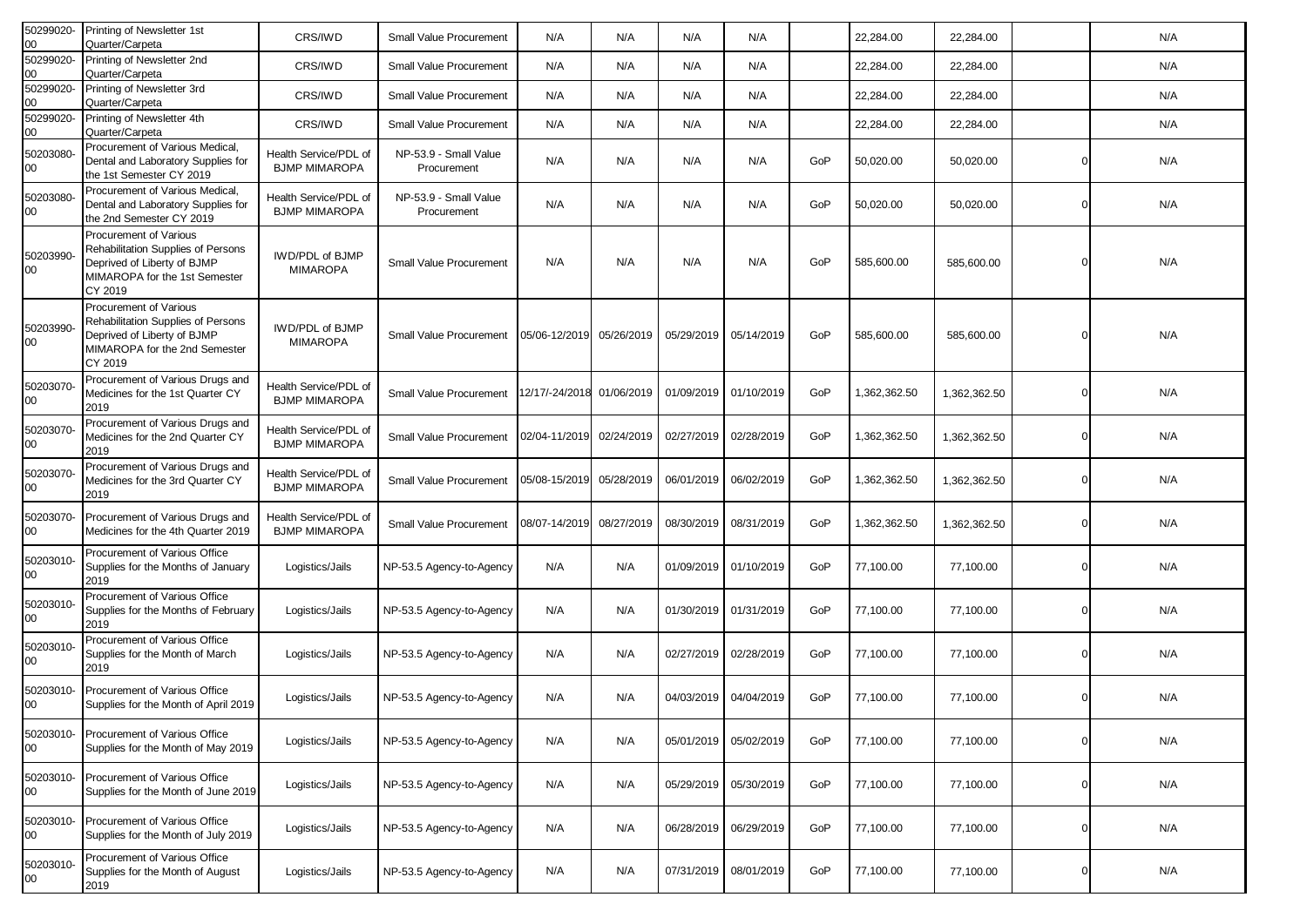| 50203010-<br>00 | Procurement of Various Office<br>Supplies for the Month of<br>September 2019                                                    | Logistics/Jails                        | NP-53.5 Agency-to-Agency             | N/A           | N/A |            | 08/30/2019 08/31/2019 | GoP | 77,100.00    | 77,100.00    | N/A                                                                                        |
|-----------------|---------------------------------------------------------------------------------------------------------------------------------|----------------------------------------|--------------------------------------|---------------|-----|------------|-----------------------|-----|--------------|--------------|--------------------------------------------------------------------------------------------|
| 50203010-<br>00 | Procurement of Various Office<br>Supplies for the Month of October<br>2019                                                      | Logistics/Jails                        | NP-53.5 Agency-to-Agency             | N/A           | N/A | 10/02/2019 | 10/03/2019            | GoP | 77,100.00    | 77,100.00    | N/A                                                                                        |
| 50203010-<br>00 | Procurement of Various Office<br>Supplies for the Month of November<br>2019                                                     | Logistics/Jails                        | NP-53.5 Agency-to-Agency             | N/A           | N/A | 10/27/2019 | 10/28/2019            | GoP | 77,100.00    | 77,100.00    | N/A                                                                                        |
| 50203010-<br>00 | Procurement of Various Office<br>Supplies for the Month of December<br>2019                                                     | Logistics/Jails                        | NP-53.5 Agency-to-Agency             | N/A           | N/A | 11/28/2019 | 11/29/2019            | GoP | 77,100.00    | 77,100.00    | N/A                                                                                        |
| 50203990-<br>00 | Procurement of Tires and Batteries                                                                                              | Logistics/Jail                         | NP-53.9 - Small Value<br>Procurement | 08/02-04/2019 | N/A | 08/06/2019 | 08/09/2019            | GoP | 130,200.00   | 130,200.00   | N/A                                                                                        |
| 50203050-<br>00 | Procurement of Food Supplies of<br>Persons Deprived of Liberty of<br>BJMP MIMAROPA for the Month of<br>January 2019             | Finance/PDL of BJMP<br><b>MIMAROPA</b> |                                      | N/A           | N/A | N/A        | N/A                   | GoP | 2,184,565.00 | 2,184,565.00 | By Administration thru Cash<br>Advance as per COA Circular<br>2012-001 dated June 14, 2012 |
| 50203050-<br>00 | Procurement of Food Supplies of<br>Persons Deprived of Liberty of<br>BJMP MIMAROPA for the Month of<br>February 2019            | Finance/PDL of BJMP<br><b>MIMAROPA</b> |                                      | N/A           | N/A | N/A        | N/A                   | GoP | 2,184,565.00 | 2,184,565.00 | By Administration thru Cash<br>Advance as per COA Circular<br>2012-001 dated June 14, 2012 |
| 50203050-<br>00 | Procurement of Food Supplies of<br>Persons Deprived of Liberty of<br>BJMP MIMAROPA for the Month of<br>March 2019               | Finance/PDL of BJMP<br><b>MIMAROPA</b> |                                      | N/A           | N/A | N/A        | N/A                   | GoP | 2,184,565.00 | 2,184,565.00 | By Administration thru Cash<br>Advance as per COA Circular<br>2012-001 dated June 14, 2013 |
| 50203050-<br>00 | Procurement of Food Supplies of<br>Persons Deprived of Liberty of<br>BJMP MIMAROPA for the Month of<br>April 2019               | Finance/PDL of BJMP<br><b>MIMAROPA</b> |                                      | N/A           | N/A | N/A        | N/A                   | GoP | 2,184,565.00 | 2,184,565.00 | By Administration thru Cash<br>Advance as per COA Circular<br>2012-001 dated June 14, 2014 |
| 50203050-<br>00 | Procurement of Food Supplies of<br>Persons Deprived of Liberty of<br>BJMP MIMAROPA for the Month of<br>May 2019                 | Finance/PDL of BJMP<br><b>MIMAROPA</b> |                                      | N/A           | N/A | N/A        | N/A                   | GoP | 2,184,565.00 | 2,184,565.00 | By Administration thru Cash<br>Advance as per COA Circular<br>2012-001 dated June 14, 2015 |
| 50203050-<br>00 | Procurement of Food Supplies of<br>Persons Deprived of Liberty of<br>BJMP MIMAROPA for the Month of<br>June 2019                | Finance/PDL of BJMP<br><b>MIMAROPA</b> |                                      | N/A           | N/A | N/A        | N/A                   | GoP | 2,184,565.00 | 2,184,565.00 | By Administration thru Cash<br>Advance as per COA Circular<br>2012-001 dated June 14, 2016 |
| 50203050-<br>00 | Procurement of Food Supplies of<br>Persons Deprived of Liberty of<br>BJMP MIMAROPA for the Month of<br><b>July 2019</b>         | Finance/PDL of BJMP<br><b>MIMAROPA</b> |                                      | N/A           | N/A | N/A        | N/A                   | GoP | 2,184,565.00 | 2,184,565.00 | By Administration thru Cash<br>Advance as per COA Circular<br>2012-001 dated June 14, 2017 |
| 50203050-<br>00 | Procurement of Food Supplies of<br>Persons Deprived of Liberty of<br>BJMP MIMAROPA for the Month of<br>August 2019              | Finance/PDL of BJMP<br><b>MIMAROPA</b> |                                      | N/A           | N/A | N/A        | N/A                   | GoP | 2,184,565.00 | 2,184,565.00 | By Administration thru Cash<br>Advance as per COA Circular<br>2012-001 dated June 14, 2018 |
| 00              | Procurement of Food Supplies of<br>50203050- Persons Deprived of Liberty of<br>BJMP MIMAROPA for the Month of<br>September 2019 | Finance/PDL of BJMP<br><b>MIMAROPA</b> |                                      | N/A           | N/A | N/A        | N/A                   | GoP | 2,184,565.00 | 2,184,565.00 | By Administration thru Cash<br>Advance as per COA Circular<br>2012-001 dated June 14, 2019 |
| 50203050-<br>00 | Procurement of Food Supplies of<br>Persons Deprived of Liberty of<br>BJMP MIMAROPA for the Month of<br>October 2019             | Finance/PDL of BJMP<br><b>MIMAROPA</b> |                                      | N/A           | N/A | N/A        | N/A                   | GoP | 2,184,565.00 | 2,184,565.00 | By Administration thru Cash<br>Advance as per COA Circular<br>2012-001 dated June 14, 2020 |
| 50203050-<br>00 | Procurement of Food Supplies of<br>Persons Deprived of Liberty of<br>BJMP MIMAROPA for the Month of<br>November 2019            | Finance/PDL of BJMP<br><b>MIMAROPA</b> |                                      | N/A           | N/A | N/A        | N/A                   | GoP | 2,184,565.00 | 2,184,565.00 | By Administration thru Cash<br>Advance as per COA Circular<br>2012-001 dated June 14, 2021 |